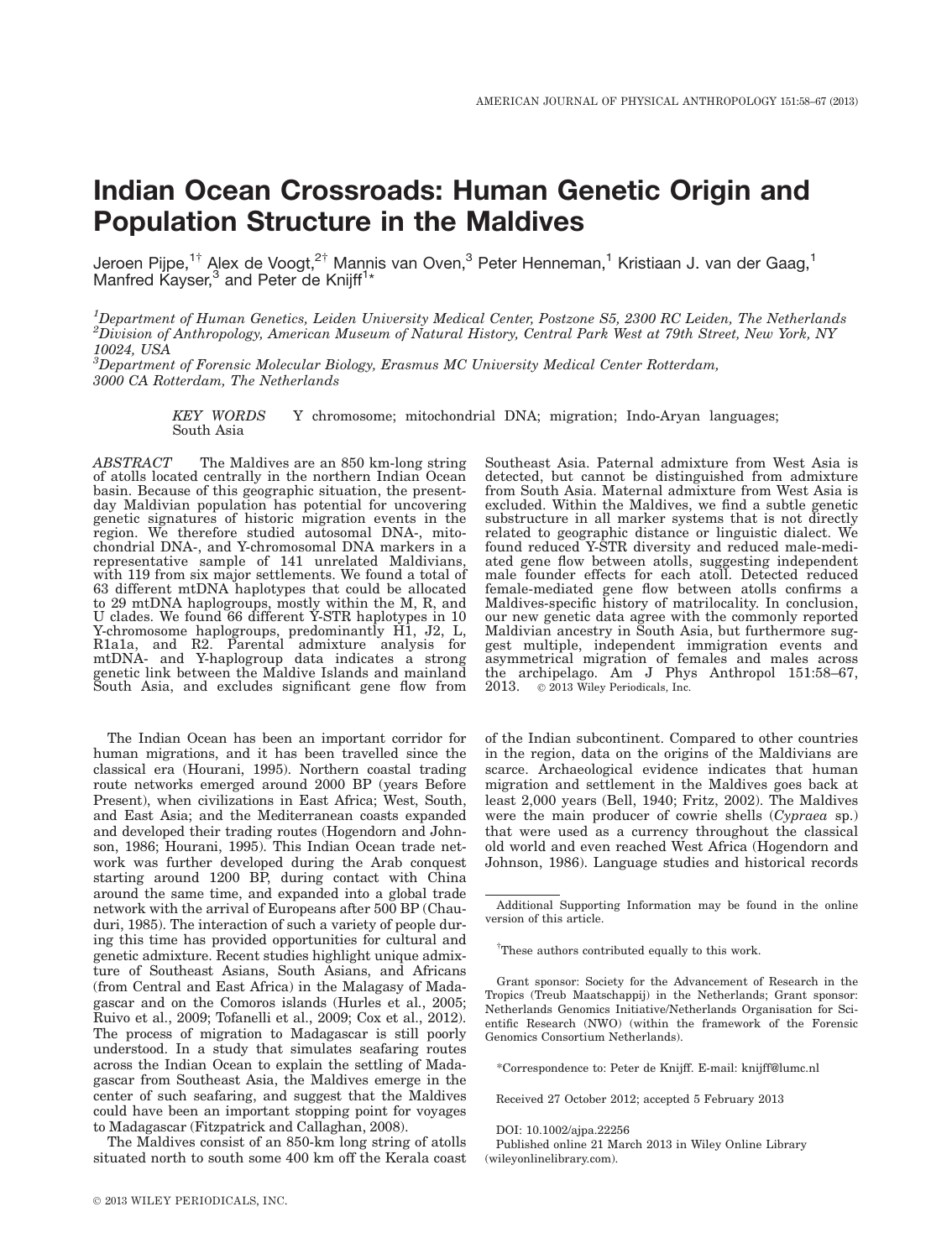point to a historical relationship of the Maldivian language, Dhivehi, with the Indo-Aryan language of Sri Lanka, Sinhalese, making it the southernmost Indo-European language at the time the Maldives were populated (Fritz, 2002). Present Maldivian cultural and religious identity is strongly influenced by 800 years of Islamic culture (Bell, 1940; Maloney, 1980; Taj al-Din, 1982). Before Islam, Buddhism was the major religion, thought to be brought with Sinhala settlers from Sri Lanka (Maloney, 1980; Vitharana, 1997). Popular Maldivian board and card games suggest links with Southeast Asia (de Voogt, 2000) and South Asia (de Voogt, 2009).

Patterns of historical migration and gene flow within the Maldives are largely unknown. The long distances within the Maldives promote a relative isolation of islands, atolls and atoll groups. Its history includes female rulers—Sultanas—and a matrilineal tradition that may have changed over time to a patrilineal and patrilocal system under the influence of Islam (Metcalf, 2009). Noticeable differences between female and male gene flow can be expected between islands, if the present-day population is a mix of descendants from the original matrilocal people and descendants from more recent immigrants with a patrilocal tradition. The northern islands may have experienced a different migration and settlement pattern compared to the southern islands that are up to 800 km away. Only the three southernmost atolls (Gaafu, Gnaviyani, and Addoo) conducted, on their own, commercial activities with Sri Lanka until recently (Bell, 1940). The Maldivian subdialects are divided into two main groups: a northern and a southern dialect. The latter is again restricted to the three southernmost atolls (Fritz, 2002). Finally, it is noted that inhabitants of some islands claim a partly different ancestry than the widely acknowledged South Indian origin. Some islanders of Feridhoo claim to partly descend from African immigrants, which might explain the African influence that is still found in the islands' musical tradition (L. Reurich, personal communication).

It thus seems that the cultural and linguistic data convey a complex history of migration and settlement into the area that might be difficult to disentangle. This uncertainty about Maldivian history remains without additional reliable historical data. In contrast, a study of the vertically transmitted genetic variation in the present-day population may significantly advance our understanding of the ethnic origins and diversity of the Maldivian population. The population genetic variation in the Maldives is not independent from cultural transmission since successful migrants may confound cultural and genetic variation and remove most of the aboriginal genes and culture, as can be seen in Madagascar (Hurles et al., 2005; Tofanelli et al., 2009). Because of their relative isolation, islands are particularly prone to such processes. However, despite their dependence on cultural processes, genetic analyses are able to detect remnants of historic population processes. In addition, genetic research is particularly powerful in distinguishing gene flow between males and females. In migration events, sex-biased gene flow is the rule rather than the exception for most populations (Seielstad et al., 1998; Destro-Bisol et al., 2004; Heckel et al., 2005; De Filippo et al., 2011), and we expect this to be true in the Maldives as well. Thus far, no studies have explored the genetic ancestry of Maldivians, with the exception of a 1998 study limited to beta-thalassemia genes in beta-thalassemic patients (Furuumi et al., 1998) that concluded that the observed variation was best explained by a multiethnic origin from regions across the Indian Ocean, in particular from West Asia.

The aim of this study is twofold. First, we investigate the parental female- and male-mediated gene flow and admixture from neighboring regions across the Indian Ocean to the Maldives to identify the most likely regions of origin of the Maldivians. Second, we assess whether the historical, anthropological, and linguistic factors described above confirm the population genetic diversity and structure within the Maldives. Hereto, we studied autosomal DNA-, mitochondrial DNA-, and Y-chromosomal DNA markers in a representative sample of 141 unrelated Maldivians from six major settlements that are residing up to 800 km apart.

This study is timely. The predicted rising sea levels due to global warming may have the catastrophic consequence of submergence of the low-lying Maldives and hence the forced displacement of its people (IPCC, 2001), although recent studies have contested this particular danger to the Maldives (Morner et al., 2004). Strikingly, the island of Kandholhudhoo (in Raa atoll) that is included in our sample had to be deserted in the aftermath of the 2004 Indian Ocean tsunami.

#### MATERIALS AND METHODS

#### Population samples

In 2003, 141 mouth swab samples were collected at six medical clinics including Malé Hospital, the only large medical facility in the Maldives. Unrelated individuals, primarily from six main settlements across the Maldives that reported both parents to originate from the same island, were requested to participate. See Figure 1 for sampling locations and Table 1 for population details. DNA was isolated from buccal swabs using spin columns, as described by the manufacturer (Qiagen). Informed consent was obtained from all participants, and approval for the procedure was given by the Maldivian government, using the guidelines of the Leiden University Medical Center ethical committee.

#### Genetic analyses

mtDNA genotyping. We genotyped 17 mtDNA codingregion single nucleotide polymorphisms (SNPs) using a multiplex single-base primer extension (SNaPshot, Life Technologies) assay as described in Quintans et al. (2004). In addition, we sequenced hypervariable segments 1 (HVS1; nucleotide position (np) 16,001–16,410) and 2 (HVS2; np 51–401) within the mtDNA control region by Sanger sequencing of PCR amplified fragments on an ABI 3100 (Life Technologies), essentially as described by others (Gabriel et al., 2001). HVS1 and HVS2 sequences were aligned to the revised Cambridge Reference Sequence (rCRS), (Andrews et al., 1999) and differences scored accordingly. To infer mtDNA haplogroups, mtDNA variants were used to search and build 11 of the mtDNA phylogenetic trees available from PhyloTree.org (van Oven and Kayser, 2009).

Y-chromosomal genotyping. Thirty-two SNPs at informative positions in the Y-chromosome phylogenetic tree (Karafet et al., 2008) were genotyped using a singlebase primer extension (SNaPshot) assay to determine the major Y haplogroups. Twenty-six Y-SNPs were typed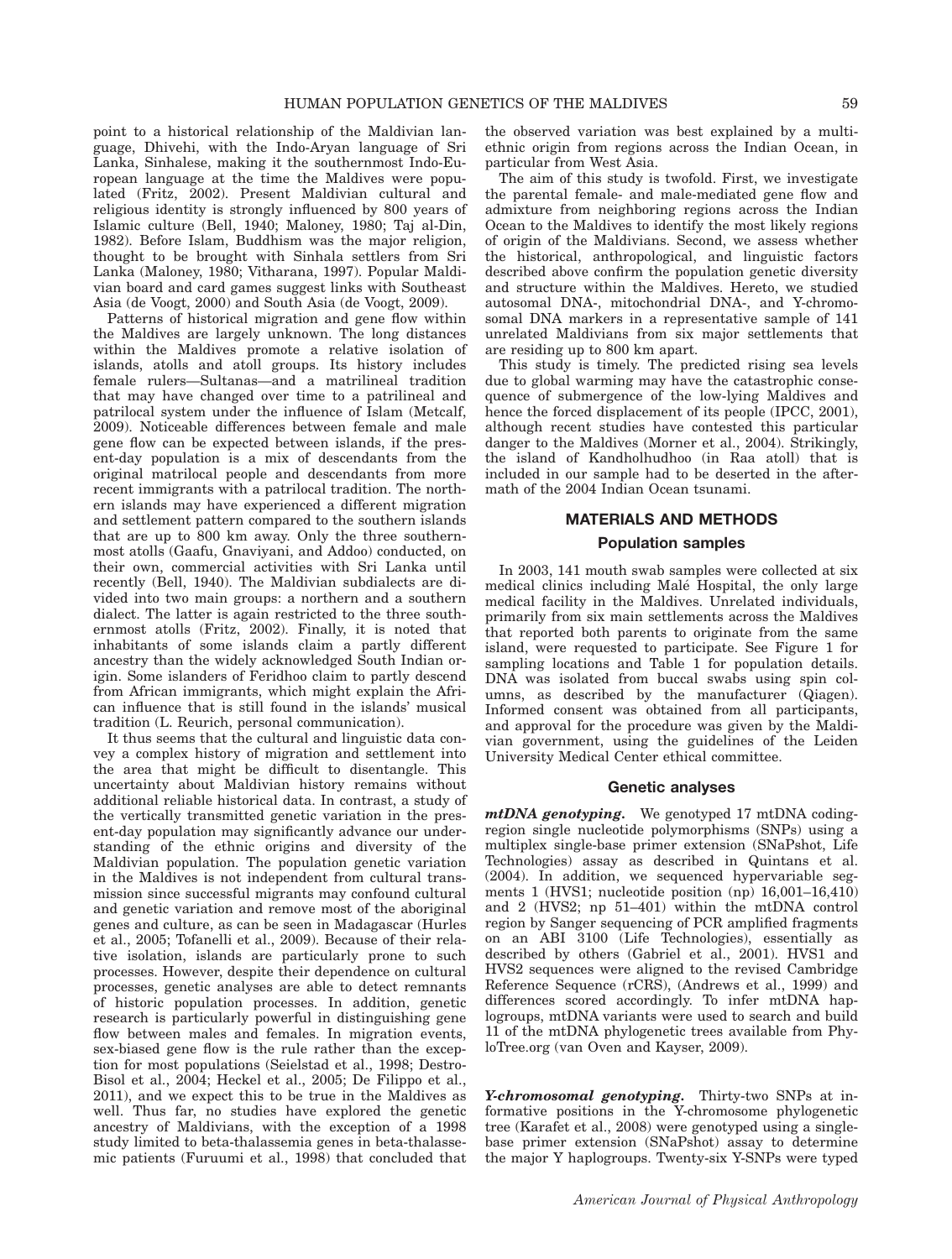

Fig. 1. The Maldives geography and their location in the Indian Ocean (insert top-left). The six main sample locations are indicated by colored dots. The island names are followed by the atoll names, and the sample sizes are indicated.

in a multiplex single-base primer extension method (SNaPshot, Life Technologies). An additional six Y-SNPs were typed in monoplex reactions using the same method to characterize some relevant sub-haplogroups (Supporting Information Table S2). Detailed methods are explained in Corach et al. (2010). Primer sequences are presented in Supporting Information Table S2. The PowerY kit (Promega) was used according to the manufacturer's description to type 10 Y-chromosomal microsatellite markers.

Autosomal genotyping. The Identifiler kit (Life Technologies) was used according to the manufacturer's description to type 17 autosomal microsatellite markers and the Amelogenin locus that was used to confirm the reported gender of each participant.

## Statistical analyses

To assess the most likely parental populations on a large geographic scale, we performed a qualitative comparison of the mtDNA- and Y-haplogroup frequencies found in the Maldives with those found in present-day regions across the Indian Ocean. We constructed three distinct parental reference populations from the literature to represent three coastal geographic regions across the northern Indian Ocean: West, Central, and East (Figs. 2 and 3; see Supporting Information Tables S5 and S6 for details and references). The inclusion of the information in published studies depended on the following criteria for phylogenetic data. (1) We required sufficient phylogenetic detail available for our purpose to discriminate between the three reference populations. Only recent studies were found suitable. (2) We required



Fig. 2. The distribution of mtDNA haplogroup frequencies  $(21\%)$  in the Maldives and in the West, Central, and East regional reference populations across the northern Indian Ocean. Complete haplogroup information for the Maldives sample can be found in Supporting Information.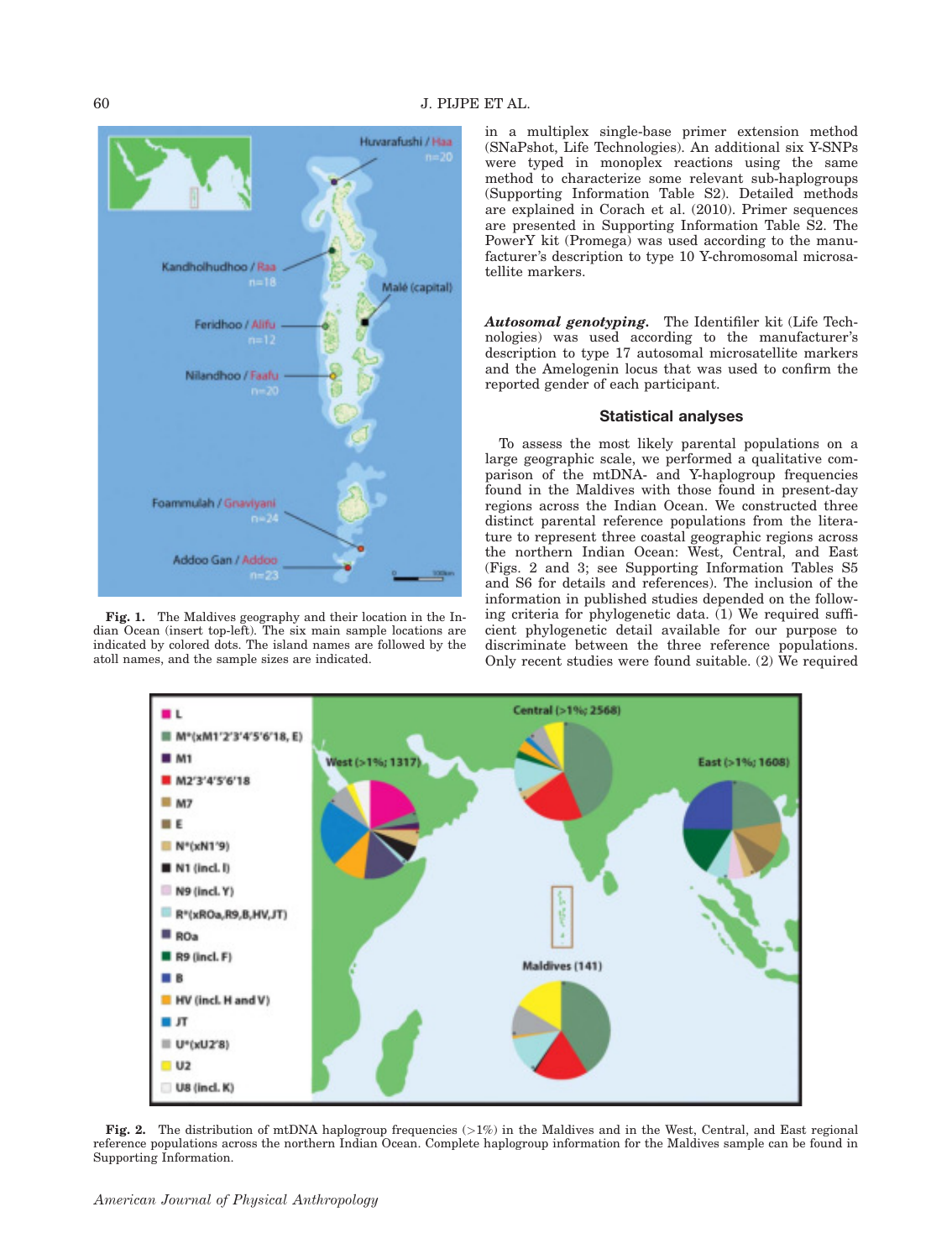|                        |                                                        |                              |                                                                                  |                                        |                                                                                  |                                                | TABLE 1. Maldives population details used in this study                                                               |               |             |          |                           |                     |                 |       |
|------------------------|--------------------------------------------------------|------------------------------|----------------------------------------------------------------------------------|----------------------------------------|----------------------------------------------------------------------------------|------------------------------------------------|-----------------------------------------------------------------------------------------------------------------------|---------------|-------------|----------|---------------------------|---------------------|-----------------|-------|
|                        |                                                        |                              |                                                                                  |                                        |                                                                                  |                                                |                                                                                                                       |               | Sample size |          |                           | Genetic data        |                 |       |
| sland name             | Atoll name                                             | Atoll codein<br>figures      | Dialect                                                                          |                                        | Population size <sup>a</sup><br>Island/Atoll                                     |                                                | Latitude <sup>b</sup> Longitude <sup>b</sup>                                                                          | Females Males |             | Total    | Autosomal<br><b>STIRs</b> | mtDNA Y-SNPs Y-STRs |                 |       |
| Huvarafushi            | Haa Alifu                                              | Haa                          | Northern<br>Northern<br>Northern<br>Northern<br>Southern<br>Southern<br>Southern | 2,252<br>3,157<br>551                  | $\begin{array}{c} 13,733 \\ 15,395 \\ 4,9,864 \\ 7,645 \\ 17,980 \\ \end{array}$ | 88N<br>88N<br>6.62N<br>6.630<br>6.700<br>6.700 | 72.89E                                                                                                                |               |             |          |                           |                     |                 | ഉ     |
| Kandholhudhoo          | Raa<br>Alifu                                           |                              |                                                                                  |                                        |                                                                                  |                                                |                                                                                                                       | က             |             | $\Omega$ | 17                        |                     |                 |       |
| Peridhoo               |                                                        |                              |                                                                                  |                                        |                                                                                  |                                                |                                                                                                                       | $\sim$        |             |          | $\overline{10}$           |                     | $\overline{10}$ |       |
| Vilandhoo              |                                                        |                              |                                                                                  |                                        |                                                                                  |                                                |                                                                                                                       |               |             |          | 20                        |                     |                 |       |
|                        | Faafu<br>Gnaviyani<br>Addoo                            | Raa<br>Ali aa<br>Gadd<br>Add |                                                                                  | $1,268$<br>$7,645$<br>$2,883$<br>Total |                                                                                  |                                                | $\begin{array}{l} 72.86 \text{E} \\ 72.73 \text{E} \\ 72.89 \text{E} \\ 73.42 \text{E} \\ 73.16 \text{E} \end{array}$ |               | 122382      | 22332    | $^{24}_{20}$              | <b>222332</b>       | 2325            | けいぬみぬ |
| Foammulah<br>Addoo Gan |                                                        |                              |                                                                                  |                                        |                                                                                  |                                                |                                                                                                                       |               |             |          |                           |                     |                 |       |
| Other                  |                                                        |                              |                                                                                  |                                        |                                                                                  |                                                |                                                                                                                       | ల             |             |          |                           |                     |                 |       |
|                        | Male, Baa, Noonu,<br>Haa Alifu, Gaafu<br>Dhaalu, Gaafu |                              |                                                                                  | population                             |                                                                                  |                                                |                                                                                                                       |               |             |          |                           |                     |                 |       |
|                        |                                                        |                              |                                                                                  | Maldives                               |                                                                                  |                                                |                                                                                                                       |               |             |          |                           |                     |                 |       |
|                        | lifu, Laamu                                            |                              |                                                                                  | 186950                                 |                                                                                  |                                                |                                                                                                                       |               |             |          |                           |                     |                 |       |
| $_{\rm{Total}}$        |                                                        |                              |                                                                                  |                                        |                                                                                  |                                                |                                                                                                                       | 15            | 126         | 141      | $\overline{110}$          | 141                 | 126             | 10    |
| a 2004 Census.         |                                                        |                              |                                                                                  |                                        |                                                                                  |                                                |                                                                                                                       |               |             |          |                           |                     |                 |       |

a La

UTM coordinates.

the phylogenetic resolution across the reference populations to be compatible. Sub-haplogroups were concatenated when needed for comparisons. (3) The haplogroupspecific markers that were typed were required to be used in build 11 of the mtDNA haplogroup phylogeny PhyloTree.org (van Oven and Kayser, 2009) or the Ychromosome (Karafet et al., 2008). Haplogroup frequency distribution pie charts of the Maldives and reference populations were constructed in Excel (Microsoft). Maximum likelihoods estimates for quantitative admixture (Table 2) were obtained using LEADMIX software (Wang, 2003), with the minimum allowed drift set to 1  $\times$  $10^{-4}$ , and 10 initial points and 200 integration points for the likelihood calculations.

We estimated genetic diversity, genetic distance, and genetic structure among the six large settlements in the Maldives that were sampled. For autosomal STRs and Y STRs, genetic distances were estimated using Rst under the assumption of a stepwise mutation model (Slatkin, 1995). For mtDNA HVS1 sequences, genetic distances were estimated using the Kimura 2P model for molecular distance and a gamma of 0.25 (Kimura, 1980). To estimate genetic substructure by geography and dialect, we performed an Analysis of Molecular Variance (AMOVA) (Table 3). To estimate genetic diversity and genetic distances, we estimated gene and molecular diversity (Table 4) and pairwise Fst (Fig. 4, Supporting Information Table S3) for autosomal Short Tandem Repeats (STRs), mtDNA HVS1, and Y-chromosome STRs separately using Arlequin (Excoffier et al., 2005). Diversity indices reported are Gene Diversity (expected heterozygosity) for autosomal STRs, haplotype diversity for Y STRs, and sequence diversity (haplotype diversity) and nucleotide diversity for mtDNA HVS1. Pairwise Fst Pvalues were estimated by permutation  $(>10,000)$ , and corrected for multiple testing using the Holm-Bonferroni procedure (Holm, 1979). For a graphical representation of gene flow between the six main sampling locations (Fig. 4), we transformed pairwise Fst/Rst values: gene flow =  $\log_{1.2}(1/Rst)$ . Then, we binned the gene flow values into four classes: (1) significantly low; high Fst, (2) nonsignificant below 20;  $Fst > 0.025$ , (3) between 20 and  $30$ ;  $0.025 > \text{Fst} > 0.004$ , and (4) 30 or higher; Fst < 0.004. No first or second degree familial relatedness was found after pairwise checking for allele mismatch in 17 autosomal STRs. The correlation of genetic distance with geographic distance was assessed using a Mantel test in Alleles In Space (Miller, 2005). Median-joining networks were constructed for mtDNA- (Supporting Information Fig. S1) and Y-STR (Supporting Information Fig. S2A,B) haplotypes using Network 4.6. and Network Publisher 1.3 software (Bandelt et al., 1999). Y-STR markers were given a weight calculated as the inverse of the mutation rate in the dataset to reduce network reticulations. The mtDNA network was redrawn manually for increased graphical resolution and to include haplogroup labels.

# RESULTS

## Population origin and admixture

mtDNA lineages. We found a total of 63 different mtDNA haplotypes that could be allocated to 29 mtDNA haplogroups, mostly within the M and R clades. An overview of the  $>1\%$  major haplogroups can be seen in Figure 2; detailed results per island sample are in Supporting Information Table S1 and Figure S1. We were able to identify mostly monophyletic haplogroups,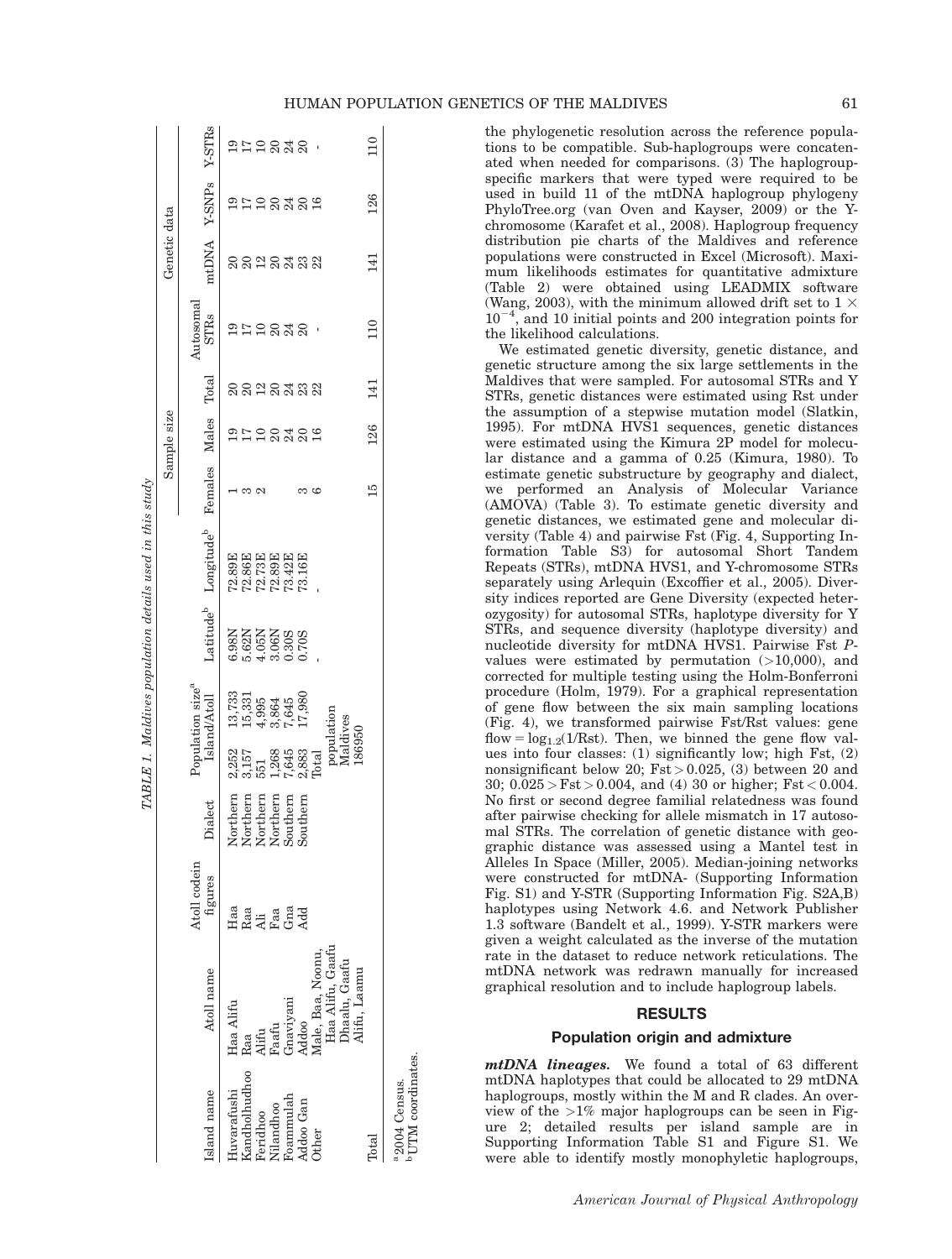

**Fig. 3.** The distribution of Y-haplogroup frequencies  $(>1\%)$ in the Maldives and in the West, Central, and East regional reference populations across the northern Indian Ocean. Complete haplogroup information for the Maldives sample can be found in Supporting Information Figure S3. The list of haplogroup frequencies in the studies used for the regional reference populations can be found in Supporting Information Table S5.

but 26 samples in nine haplotypes could not be monophylogenetically assigned to a haplogroup within macrohaplogroups M and R. These unresolved haplotypes might represent Maldives-specific variants. In particular, within macrohaplogroup R, we detected two previously unreported haplotypes, with HVS1 motifs 16187T-16241T-16319A-16342C  $(n = 6)$  and 16086C-16209C-16256T  $(n = 5)$ , respectively. Most of the mtDNA haplotypes observed in the Maldives fell into haplogroups M6, M30, M36, M39, M41, M66, R5, U1, and U2 (together accounting for 67.4% of the individuals). All these haplogroups have previously been detected in the Central reference population, that is, South Asia. Four individuals that clearly belonged to haplogroup M2 (defined by 16223T-16274A-16319A), also carried the haplogroup M2b defining mutations 16320T and 195C but lacked other M2b defining variants such as 152C, 182T, 14766C, 16169.1C, and 16189C, therefore most likely reflecting an intermediate split within the M2b haplogroup; we have thus tentatively assigned these individuals to haplogroup "pre-M2b." Interestingly, all haplogroup M39b individuals in our sample carried a six bp deletion within HVS2 (affecting pos. 105–110), a mutation which is rare but recurrent, as it has previously only been reported on the background of Native American haplogroup D1 (Baeta et al., 2009).

Y-chromosome lineages. We found a total of 66 different Y-STR haplotypes, many of which were unique to a single individual. These could be attributed to 10 major haplogroups: A(M191), C(M130), F\*(xG,H,I,J,K), G(M201), H(M69), J(M304), K\*((xL,M,NO,P,S,T), L(M20), Q(M242), and R(M207) (Fig. 3; detailed results per island sample are in Supporting Information Figs.S2 and S3). The most prevalent haplogroups are F\*(xG,H,I,J,K), H(M69), J(M304), L(M20), and R(M207), that combined correspond to 90% of the individuals. Globally, the highest frequencies of haplogroups  $F^*(xG,H,I,J,K)$ ,  $H(M69)$  (including  $H(M69)(xH1 (M52))$  and  $H1(M52))$  and  $L(M20)$  are found in the Central reference population, that is, South Asia,

whereas they are rare outside this region. The haplogroup J(M304) Y chromosomes are all in subgroup J2(M172). This haplogroup is found at high frequencies in Southwest Asia, in our Western reference population, and in the Caucasus; in South Asia it is widespread at frequencies below 10%, mainly in caste populations. The haplogroup R(M207) Y chromosomes are in subgroups, R1a1a(M17) and R2a(M124). R1a1a(M17) occurs throughout Eurasia, with the highest frequencies in Eastern Europe, Central Asia, and South Asia. R2a(M124) is found at high frequencies in South Asia only. When haplotypes in the median joining Y-STR network are labeled by Y-haplogroup (Fig. S2B), the  $K^*(xL,M,NO,P,S,T (4\%)$  and  $F(xG,H,I,J,K)$  (6%) individuals appear to form a monophyletic cluster, whereas  $H(M69)(xH1 (M52)) (6%)$  individuals appear to be paraphyletic, with at least two distinct lineages. Four Q1a(MEH2) Y chromosomes are found across the network as well. Some of these paraphyletic lineages could be specific to the Maldives.

Parental origin. A quantitative analysis of admixture proportions (Wang, 2003) from mtDNA- and Y-haplogroup distributions from three assumed parental populations to the Maldives (Table 2) confirms that the most likely origin of the Maldivian population is in the Central reference population: South Asia. Using LEADMIX, we estimate that 99.2% (95% CI 90.6–99.5) of the mtDNA genomes observed among present-day Maldivians could derive from the Central reference population, with negligible contributions from West or East reference populations. For the Y-chromosome we see a different pattern. Although the majority of the present day Maldivian Yhaplogroups also appear to be shared with the Central reference population [74.6% (64.1–74.6)], about 25% (19.5–25.3) of the Maldivian Y-chromosomes could be contributed by individuals from the West reference population. This is most likely explained by haplogroup J2(M172), which is abundant in Southwest Asia and reaches a higher frequency in the Maldives compared to South Asia. A search for the Y-STR haplotypes within the J2(M172) lineage in the YHRD database (Willuweit and Roewer, 2007) indicated identical or near-identical Y chromosomes in West Asia, Europe, and South Asia.

## Maldivian diversity and population structure

Autosomal microsatellites. The six island populations have gene diversity values (Table 3) that indicate a normal outbreeding population (Jorde et al., 2000). The AMOVA (Table 4) indicates a small but significant structure among the islands: 2.7% of the genetic variance (V) in autosomal microsatellites is explained by among-population variance  $(V_{\text{among}})_{\text{populations}}$ ;  $P < 10^{-4}$  in the AMOVA analyses. This substructure is not related to a dialect difference between northern and southern islands  $(V_{\text{among dialect groups}} = 0.42\%; P = 0.33)$ . Pairwise population comparisons for autosomal markers reveal low pairwise Fst values that indicate little differentiation between islands (Fig. 4B, Supporting Information Table S3). Only the northernmost population from Huvarafushi, Haa atoll, shows a lower gene flow (Fst around 5%) with the other islands. This population is significantly differentiated from Faa. The highest gene flow is found between Ali and proximate atolls. In addition, gene flow is high between the two proximate southern atolls Gna and Addoo. However, over all subpopulations,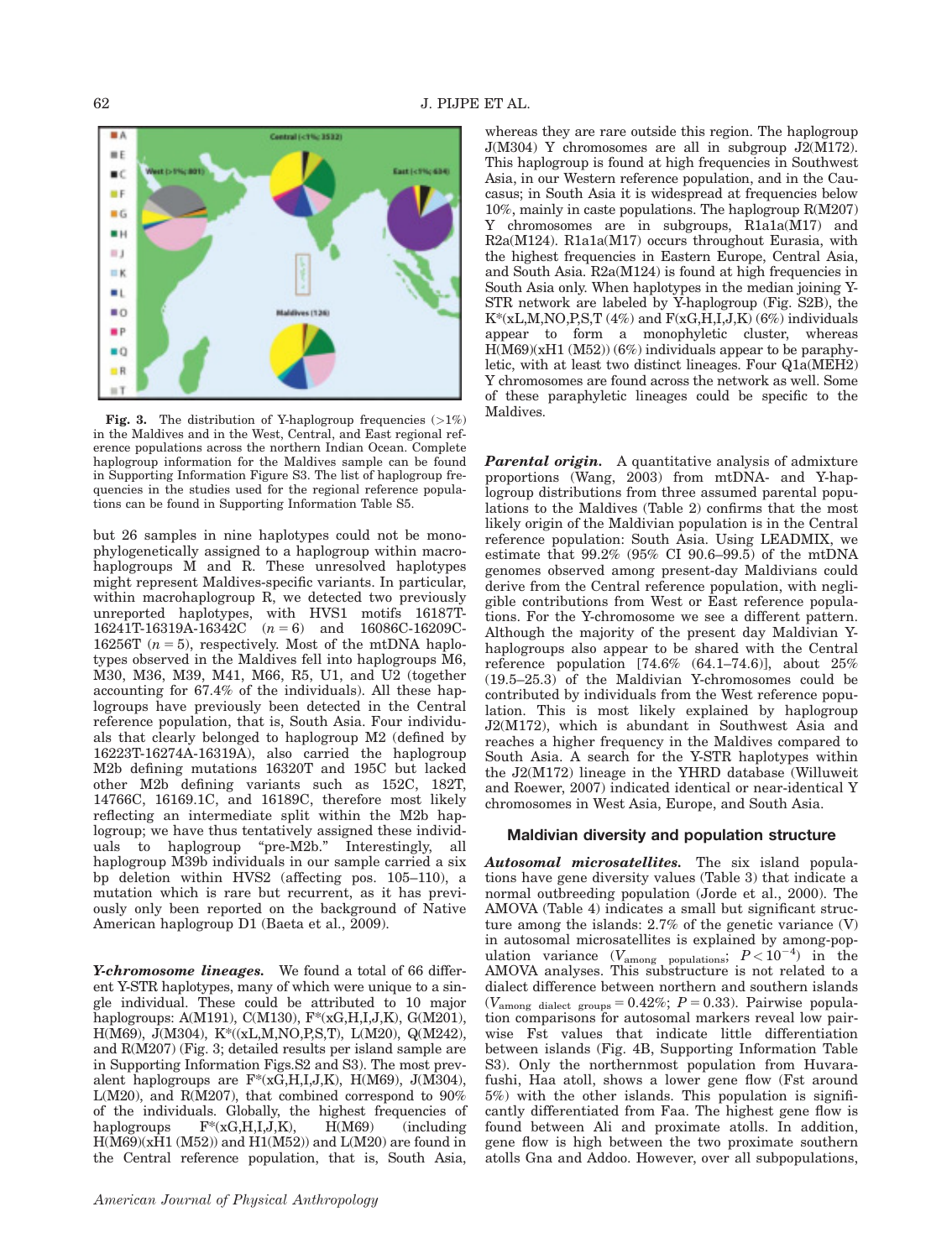#### HUMAN POPULATION GENETICS OF THE MALDIVES 63

|              |                        | Reference population   |                                                  |
|--------------|------------------------|------------------------|--------------------------------------------------|
|              | West <sup>a</sup>      | Central <sup>b</sup>   | East <sup>c</sup>                                |
| mtDNA        | $0.004(0.076 - 0.001)$ | $0.992(0.906 - 0.995)$ | $0.003 \, (< 0.001 - 0.006)$                     |
| Y-Chromosome | $0.253(0.194 - 0.253)$ | $0.746(0.641 - 0.746)$ | $\leq 0.001$ (0.063 $\leq 0.001$ )               |
| Combined     | $0.286(0.285 - 0.286)$ | $0.713(0.713 - 0.713)$ | $\langle 0.001 (0.002 - \langle 0.001 \rangle )$ |

TABLE 2. Maximum likelihood estimates  $(± 95\% CI)$  of admixture contributions (Wang, 2003) from each parental reference population to the Maldives, for mtDNA-, Y-chromosome, and combined mtDNA and Y haplogroup frequencies

<sup>a</sup> Saudi Arabia, Qatar, Yemen (including Socotra), Oman, UAE and Somalia.

b India, Pakistan and Sri Lanka.

<sup>c</sup> Cambodia, Thailand, Malaysia, Indonesia (West), Vietnam (South) and the Philippines.

For a full list of reference population data and literature references, see table S4 (mtDNA) and S5 (Y-chromosome).

TABLE 3. Population specific fixation and mean diversity indices for 110 males from 6 major island samples

|            | Autosomal-STR  | mtDNA HVS1         | Y-STR                |                     |
|------------|----------------|--------------------|----------------------|---------------------|
| Atoll name | Gene diversity | Sequence diversity | Nucleotide diversity | Haplotype diversity |
| Add        | 0.81(0.05)     | 0.92(0.04)         | 0.013(0.008)         | 0.64(0.14)          |
| Ali        | 0.77(0.09)     | 0.73(0.08)         | 0.012(0.007)         | 0.44(0.21)          |
| Gna        | 0.79(0.07)     | 0.95(0.02)         | 0.016(0.008)         | 0.61(0.13)          |
| Haa        | 0.77(0.08)     | 0.88(0.04)         | 0.013(0.007)         | 0.67(0.08)          |
| Faa        | 0.79(0.08)     | 0.88(0.04)         | 0.012(0.007)         | 0.57(0.18)          |
| Raa        | 0.79(0.06)     | 0.92(0.04)         | 0.015(0.008)         | 0.60(0.08)          |
| Maldives   | 0.80(0.06)     | 0.96(0.04)         | 0.013(0.001)         | 0.64(0.11)          |

Standard deviations of the mean diversity across loci are indicated in parentheses; HVS1 is treated as a single locus for gene diversity estimation.

TABLE 4. Molecular variance (%) and Fst/Rst results from AMOVA per marker type on 110 males from six major island samples

|                              | 0.0000            |            |                   |
|------------------------------|-------------------|------------|-------------------|
|                              | Aut STR           | mtDNA HVS1 | Y STR             |
| % Variance within<br>islands | 97.34             | 91.72      | 92.63             |
| % Variance among<br>islands  | 2.66 <sup>a</sup> | $8.28^{a}$ | 7.37 <sup>b</sup> |
|                              |                   |            |                   |

 $a^a P < 0.0001$ .

 $bP < 0.001$ .

there was no significant correlation with geographic distance in a Mantel test  $(r = 0.05; P > 0.99)$ .

mtDNA. Diversity estimates for the island samples and for the combined sample (Table 3) are somewhat lower than typical mainland values but comparable to other island populations (Hurles et al., 2005; Tofanelli et al., 2009; van Oven et al., 2011). There is a significant amount of substructure in the female gene flow:  $V_{\text{among}}$  $_{\rm populations}$  = 8.3% ( $P < 10^{-4}$ ) (Table 4). The pairwise Fst values for mtDNA HVS1 are high, indicating reduced female mediated gene flow among the islands compared to the autosomal markers. However, most populations are not significantly differentiated from the others (Fig. 4C, Supporting Information Table S3). The Ali and Haa populations show significantly reduced gene flow with multiple islands. A neighbor-joining network for mtDNA haplotypes (Supporting Information Fig. S1) did not indicate any significant geographic structure in the maternally inherited haplotypic variation. An AMOVA that included

dialect groups did not indicate a difference between northern and southern islands ( $V_{\text{among dialect groups}} = 0.16\%;$  $P = 0.20$ ). Moreover, there was no significant correlation of mtDNA HVS1 variation with geographic distance within the archipelago as a whole  $(r = 0.05; P > 0.95)$ .

Y-chromosome markers. Y-STR diversity is reduced in all island populations as well as in the Maldives as a whole (Table 3). This is most pronounced on Feridhoo Island, on Alifu atoll, where our sample size is smaller (Table 1). The AMOVA analysis show that 7.4%  $(P<10^{-3})$  of the genetic variance in Y-STRs is explained by among-population variance (Table 4): male- mediated gene flow that is slightly higher than the female-mediated gene flow. The pairwise island comparisons reveal amounts of male-mediated gene flow that are similar to those for mtDNA. The relatively isolated position of Haa atoll is consistent with the results for autosomal and HVS1 data, with significantly reduced gene flow with Faa and Addoo atolls. However, there are island-toisland patterns that differ between mtDNA and Y markers (Fig. 4D, Supporting Information Table S3). First, there is high male gene flow between Gna and Addoo. Second, there is no apparent reduction in male gene flow among Ali and the other islands. The many pairwise genetic relations among islands are reflected in the near-random structure of the neighbor-joining network for Y-STR haplotypes (Supporting Information Fig. S2A). An AMOVA for dialect groups did not indicate a difference between northern and southern islands  $(V_{\text{among dialect groups}} = 0.16\%; P = 0.20)$ . In addition, no significant correlation with geographic distance across all islands within the archipelago was found  $(r = 0.11;$  $P > 0.99$ ).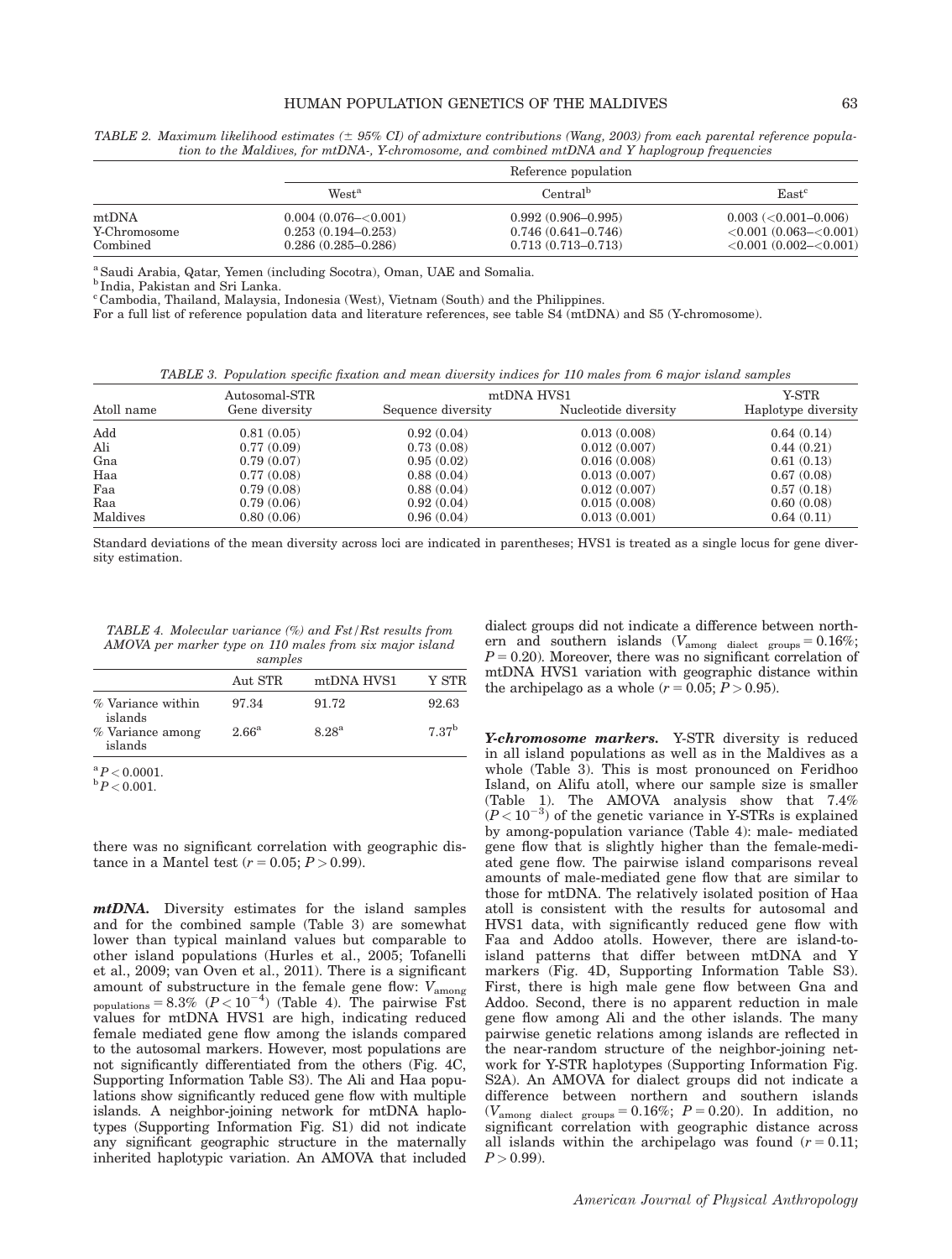

Fig. 4. Gene flow between the six main sampling locations measured as 1/Fst (log-transformed and standardized; see Methods for details) for Autosomal STR (4B), mtDNA HVS1 (4C), and Y-STR (4D) data. Solid lines indicate that the two connected locations are not significantly differentiated, with increasing widths indicating higher gene flow. Dashed lines indicate significant differentiation (P-value < 0.01). Sampling locations are indicated on the map of the Maldives. The atoll names have been abbreviated using the first three letters of the name, and sample sizes (females + males) are indicated in parentheses (4A).

# **DISCUSSION**

### Parental population and admixture

The wide range of haplogroups for both mtDNA and Y present in our Maldivian sample suggest a diverse origin. However, our results from both qualitative and quantitative analyses of the haplogroup distribution of uniparentally inherited markers indicate that the varieties of genomes sampled in the Maldives do not differ significantly from those found in the Central reference populations that contain the countries India, Pakistan, and Sri Lanka. In contrast, the most abundant haplogroups in the East reference population [mtDNA haplogroups B, R9, M7, and E, and Y-haplogroups O(M175),  $C(M130)$ , and  $K(M9*)$ ] are almost completely missing in our Maldivian samples.

Female-mediated gene flow from the Western region was also limited. Frequent Western mtDNA haplogroups JT, L, R01, and HV are almost completely absent in our Maldivian sample. Based on the quantitative admixture results, a minor contribution from West Asia to the Maldivian Y-chromosome pool is likely. However, this is caused predominantly by sharing of Y-haplogroup J2(M172), a haplogroup that is more frequent in West Asia compared to South Asia. This haplogroup is present at relatively low frequencies in South Asia, predominantly in upper-caste populations (Sengupta et al., 2006). Y-STR haplotypes that are identical or near-identical to those of the Maldivian J2(M172) Y chromosomes are found in a large part of Eurasia, from Central

American Journal of Physical Anthropology

Europe to India. Thus, our analysis is inconclusive about the possibility that most haplogroup J2(M172) Y-chromosomes in the Maldives originate from South Asia, and not directly from West Asia. A more detailed study into this haplogroup in the Maldives may shed further light on this issue.

A previous simulation study of seafaring across the Indian Ocean suggested that there could be an important role for the Maldives in the settling of Madagascar by people from Southeast Asia (Fitzpatrick and Callaghan, 2008). Most simulated traveling scenarios from east to west, and vice-versa, point to an important stopping point in the Maldives. To address this issue in more detail, we compared haplotypes observed in our Maldives sample with those from studies of Malagasy for individuals that belong to macro-haplogroups shared between the two populations. For Y-chromosome data, we used the data by Tofanelli et al. (2009). We compared 10 Y-STR haplotypes in all individuals in subgroups of Y-haplogroups J(M304), L(M20), and R(M207). The closest matching haplotypes found were between a Maldivian individual from Addoo (Mal\_045; Supporting Information Table S6) and the single Y-R1a1(SRY10831) individual from Madagascar (Antanosy MAD20) that differ in two repeat differences (one repeat each in DYS390 and DYS391). All other haplotypes differed in at least four repeat differences. Y-R1a1 is most frequent in South Asia and Eastern Europe, and occurs at low frequency elsewhere in the old world. Most likely this Malagasy individual originates from South Asia. For mtDNA, the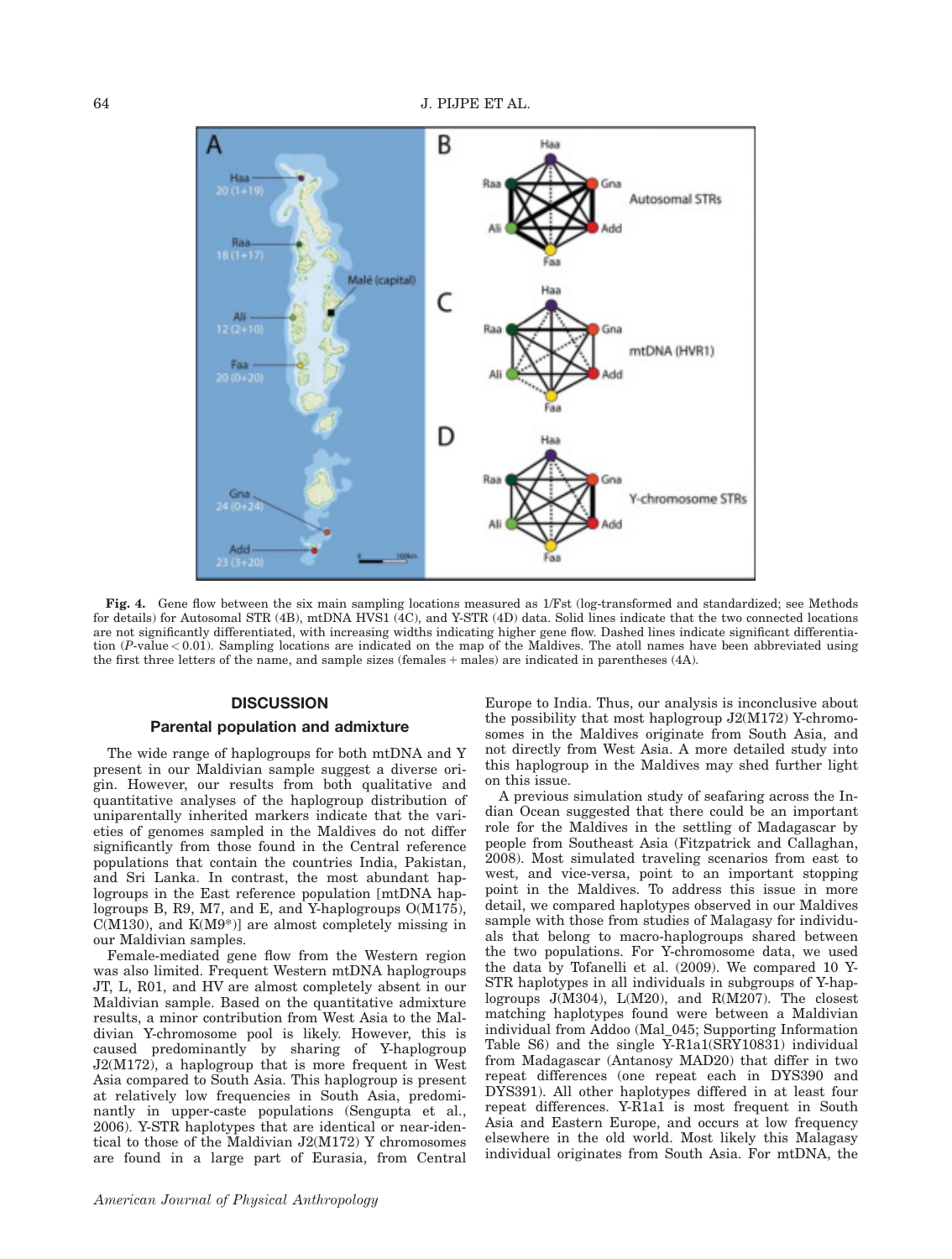single Maldivian individual carrying a haplogroup found outside South Asia is an individual from Gaafu Dhaalua atoll, located outside the six major settlements. The individual carries haplogroup M71, found in low frequencies across Southeast Asia. We screened GenBank (http:// www.ncbi.nlm.nih.gov/Genbank/) for individuals with a similar haplotype observed in Madagascar using Mitotool (Fan and Yao, 2011). None were found. In conclusion, our results suggest that the proposed Indian Ocean seafaring route through the Maldives did not include migration to these islands.

The ancestry of mtDNA- and Y haplogroups in presentday South Asia is a highly complex mix of tribal, caste, religious, and language groups, and the structure along those cultural identities is likely to be subtle (Majumder, 2010). This may reduce the potential of an in-depth comparative analysis with the Maldives, but some interesting observations can be made. As Maldivian society has a long history of Islamic influence, a genetic link with South Asian Muslim populations could be expected. However, Eaaswarkhanth et al. (2010) report that Muslims and non-Muslims in India largely have the same Y-haplogroup frequency distribution, except that in Muslims low frequencies of Y-E1b1b1a(M78), Y-J(M304)(xJ2(M172)), and Y-G(M201) are found that are absent in non-Muslims (Eaaswarkhanth et al., 2010). In our Maldivian sample, none of those Y-haplogroups were found. The same study also found mtDNA haplogroup sharing across religious affiliations, with the exception of the presence of a L0 sub-haplogroup in Muslims only; this haplogroup was also not observed in our Maldivian sample. This suggests that Muslim Indians did not contribute more significantly to the Maldivian ancestral population than non-Muslims Indians, and that the Maldivians were converted by cultural diffusion. The conversion of the Maldives to Islam in the twelfth century should, therefore, be seen as independent from the earlier Islamization of the Indian sub-continent.

The Dhivehi language is the southernmost Indo-Aryan language, and sharing of specific haplogroups with Indo-Aryan Sinhalese populations mostly from northern India and from Sri Lanka could point to a common origin of these populations. The Indo-Aryan-speaking higher castes in northern India in particular show moderately high levels of admixture with West Eurasian populations that include Indo-Aryan speakers (Bamshad et al., 2001; Basu et al., 2003; Reich et al., 2009). However, the consensus is that most of the haplogroup diversity in uniparental markers in South Asia originates from an early out-of-Africa migration at least 40K YBP (Kivisild et al., 2003; Karafet et al., 2008), with some association with demic diffusion of agriculture over 8K YBP ago (Kivisild et al., 2003; Basu et al., 2003; Cox et al., 2012), and that there is little relation to language structure. The investigation of the history and distribution of the Indo-Aryan languages remains a challenge and requires a more complete and more detailed view of population structure in Eurasia. The current study provides a reference for future studies into the evolution of the Indo-Aryan languages.

We observed low frequencies of some haplogroups in the Maldives that are typically found outside South Asia. This may indicate that occasional migration from outside South Asia to the Maldives did occur. We found one Maldivian with mtDNA haplogroup M71, which has been described to occur at a low frequency in Southeast Asia (Peng et al., 2010; Tabbada et al., 2010; Kong et al., 2011). In addition, we found two Y-chromosome haplogroup A(M91) carriers on Gnaviyani. This Y-haplogroup occurs at relatively low frequencies throughout Africa, and is assumed to be one of the deepest-rooting lineages of human Y chromosomes (Karafet et al., 2008). It is rarely found outside Africa apart from recent migration events. The two Y chromosomes have an identical Y-STR haplotype; our search with the seven most abundant loci in the YHRD database (Willuweit and Roewer, 2007) revealed identical haplotypes in populations in Ethiopia and Uganda. These results confirm the mentioning of recent migration from East Africa to Gnaviyani. In contrast, the reported African ancestry of the people on Feridhoo Island is not supported by the presence of typical 'African' mtDNA and Y-chromosome haplogroups.

### Maldivian population structure

Diversity estimates in autosomal and mtDNA markers reveal normal to mildly reduced diversity levels that are typical of other island populations (Jorde et al., 2000; van Oven et al., 2011). The diversity indices for Feridhoo Island, Ali atoll, are lower than for the other islands. The smaller sample size precludes drawing conclusions about gene flow between Ali and the other atolls. Y-chromosomal diversity is strongly reduced on each island and in the total sample of the Maldives. The values are lower than for many islands and comparable to populations that have experienced a bottleneck or founder effect (van Oven et al., 2011). We observed a pattern of genetic variation in the Maldives that indicates differentiation between some atolls. We find that significant amounts of the genetic variance in all marker systems are explained by among-population structures. In particular, both female-mediated gene flow and male-mediated gene flow are reduced. Male-mediated gene flow is typically reduced in most human populations due to patrilocality (Destro-Bisol et al., 2004; Hamilton et al., 2005; Wood et al., 2005; Chaix et al., 2007). However, the reduced variation in Y-chromosomal makers combined with reduced male-mediated gene flow suggests that all islands experienced independent founder effects. The reduced female-mediated gene flow is usually only found in populations where matrilocality is practiced (Hamilton et al., 2005). Although rare today, it is consistent with the historical mention of matrilocality in the Maldives (Metcalf, 2009). From pairwise population comparisons of uniparental marker diversity, some interesting patterns emerge. Haa atoll seems to be the most differentiated island population, perhaps not surprising given its remote location within the archipelago. Significant female-mediated gene flow between Raa and Gnaviyani suggests a historical maternal link between these atolls. Pairwise Rst values from Y-STR data reveal higher gene flow between Addoo and Gnaviyani, as expected from their relative geographic proximity and their sharing of the local southern dialect. However, a clear division between northern- and southern-dialect speakers is not apparent in the Y-chromosome or in the mtDNA data. Similarly, despite the observed reduced gene flow for both uniparental markers among some of the island populations, an obvious geographic structure is not apparent from the haplotype variation.

#### **CONCLUSION**

We report a strong genetic link between the Maldives Islands and the Indian sub-continent. We exclude the sharing of haplogroups between Southeast Asia and the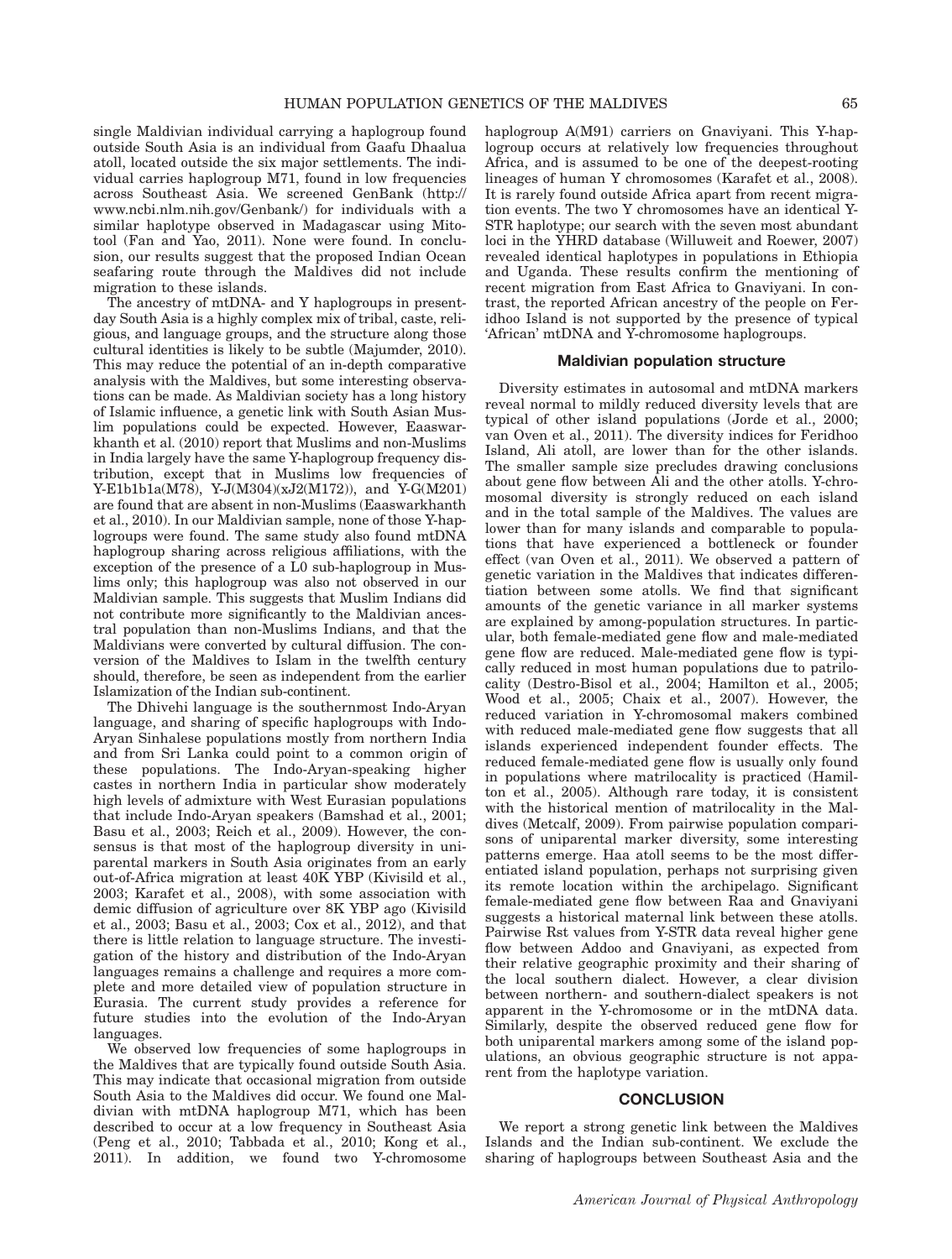Maldives, which questions the previously suggested central role of a Maldive Islands' stopping point for migration from South East Asia to Madagascar. The Maldives were more likely used for supplies than for settling a population, which is no surprise considering the limited landmass of coral atolls. We also dismiss female-mediated gene flow from West Asia. Male-mediated gene flow from West Asia to the Maldives could have occurred, although it cannot be separated from such gene flow through South Asia. The wide range of Y-chromosomal and mtDNA haplogroups mirrors the haplogroup diversity in South Asia. We find a subtle substructure within the Maldives that is not directly related to geographic distance or dialect. Reduced diversity of Y-chromosomal markers on each atoll combined with reduced malemediated gene flow between atolls suggests independent founder effects for each atoll. Reduced female-mediated gene flow between atolls confirms a Maldives-specific history of matrilocality.

# ACKNOWLEDGMENTS

The authors thank Sophia Zuniga for assistance with genotyping and maintenance of a Y-haplogroup reference database, and Jennifer Steffey for the graphic designs and improvement of the Figures. The authors received assistance of the National Centre for Linguistic and Historical Research in Malé, the Maldives. We owe particular thanks to Ali Misbah, Ibrahim Lateef, Hassan Saeed and Abdullah Saeed, without whose assistance this research would not have been possible.

#### LITERATURE CITED

- Andrews RM, Kubacka I, Chinnery PF, Lightowlers RN, Turnbull DM, Howell N. 1999. Reanalysis and revision of the Cambridge reference sequence for human mitochondrial DNA. Nat Genet 23:147.
- Baeta M, Núñez C, González-Andrade F, Sosa C, Casalod Y, Bolea M, Zweynert S, Vacas Cruz OW, Gonzalez-Solorzano J, - Geppert M, Roewer L, Martínez-Jarreta B. 2009. Mitochondrial analysis revealed high homogeneity in the Waorani population—The last nomadic group of hunter-gatherers from Ecuador. Foren Sci Int Genet Suppl Ser 2:313–314.
- Bamshad M, Kivisild T, Watkins WS, Dixon ME, Ricker CE, Rao BB, Naidu JM, Prasad BV, Reddy PG, Rasanayagam A, Papiha SS, Villems R, Redd AJ, Hammer MF, Nguyen SV, Carroll ML, Batzer MA, Jorde LB. 2001. Genetic evidence on the origins of Indian caste populations. Genome Res 11:994– 1004.
- Bandelt HJ, Forster P, Rohl A 1999. Median-joining networks for inferring intraspecific phylogenies. Mol Biol Evol 16:37–48.
- Basu A, Mukherjee N, Roy S, Sengupta S, Banerjee S, Chakraborty M, Dey B, Roy M, Roy B, Bhattacharyya NP, Roychoudhury S, Majumder PP. 2003. Ethnic India: a genomic view, with special reference to peopling and structure. Genome Res 13:2277–2290.
- Bell HCP. 1940. The Maldive Islands. Monograph on the history, archaeology and epigraphy. Colombo: Ceylon Government Press.
- Chaix R, Quintana-Murci L, Hegay T, Hammer MF, Mobasher Z, Austerlitz F, Heyer E 2007. From social to genetic structures in Central Asia. Curr Biol 17:43–48.
- Chauduri KN. 1985. Trade and civilisation in the Indian Ocean: an economic history from the rise of Islam to 1750. Cambridge: Cambridge University Press.
- Corach D, Lao O, Bobillo C, van Der Gaag K, Zuniga S, Vermeulen M, van Duijn K, Goedbloed M, Vallone PM, Parson W, de Knijff P, Kayser M. 2010. Inferring continental ancestry of Argentineans from autosomal, Y-chromosomal and mitochondrial DNA. Ann Hum Genet 74:65–76.
- Cox MP, Nelson MG, Tumonggor MK, Ricaut FX, Sudoyo H 2012. A small cohort of island Southeast Asian women founded Madagascar. Proc Biol Sci 279:2761–2768.
- de Filippo C, Barbieri C, Whitten M, Mpoloka SW, Gunnarsdóttir ED, Bostoen K, Nyambe T, Beyer K, Schreiber H, de Knijff P, Luiselli D, Stoneking M, Pakendorf B. 2011. Y-chromosomal variation in sub-Saharan Africa: insights into the history of Niger-Congo groups. Mol Biol Evol 28:1255–1269.
- de Voogt AJ. 2000. Mancala rules and cultural changes in Maldivian history. J Ind Ocean Stud 7:174–182.
- de Voogt AJ. 2009. Maldivian card games: rules, language and history. ICPS J 3:164–166.
- Destro-Bisol G, Donati F, Coia V, Boschi I, Verginelli F, Caglia A, Tofanelli S, Spedini G, Capelli C. 2004. Variation of female and male lineages in sub-Saharan populations: the importance of sociocultural factors. Mol Biol Evol 21:1673–1682.
- Eaaswarkhanth M, Haque I, Ravesh Z, Romero IG, Meganathan PR, Dubey B, Khan FA, Chaubey G, Kivisild T, Tyler-Smith C, Singh L, Thangaraj K. 2010. Traces of sub-Saharan and Middle Eastern lineages in Indian Muslim populations. Eur J Hum Genet 18:354–363.
- Excoffier L, Laval G, Schneider S. 2005. Arlequin ver. 3.0: an integrated software package for population genetics data analysis. Evol Bioinform Online 1:47–50.
- Fan L, Yao YG. 2011. MitoTool: a web server for the analysis and retrieval of human mitochondrial DNA sequence variations. Mitochondrion 11:351–356.
- Fitzpatrick SM, Callaghan R. 2008. Seafaring simulations and the origin of prehistoric settlers to Madagascar. In: Clark G, Leach F, O 'Connor S, editors. Islands of Inquiry (Terra Australis 29). Canberra: The Australian National University.
- Fritz S. 2002. The Dhivehi language: a descriptive and historical grammar of Maldivian and its dialects. Würzburg: Ergon.
- Furuumi H, Firdous N, Inoue T, Ohta H, Winichagoon P, Fucharoen S, Fukumaki Y. 1998. Molecular basis of beta-thalassemia in the Maldives. Hemoglobin 22:141–151.
- Gabriel MN, Huffine EF, Ryan JH, Holland MM, Parsons TJ. 2001. Improved MtDNA sequence analysis of forensic remains using a "mini-primer set" amplification strategy. J Foren Sci 46:247–253.
- Hamilton G, Stoneking M, Excoffier L. 2005. Molecular analysis reveals tighter social regulation of immigration in patrilocal populations than in matrilocal populations. Proc Natl Acad Sci USA 102:7476.
- Heckel G, Burri R, Fink S, Desmet JF, Excoffier L. 2005. Genetic structure and colonization processes in European populations of the common vole, Microtus arvalis. Evolution 59:2231–2242.
- Hogendorn J, Johnson M. 1986. The shell money of the slave trade. Cambridge: Cambridge University Press.
- Holm S. 1979. A simple sequentially rejective multiple test procedure. Scand J Stat 6:65–70.
- Hourani GF. 1995. Arab seafaring in the Indian Ocean in ancient and early medieval times. Princeton: Princeton University Press.
- Hurles ME, Sykes BC, Jobling MA, Forster P. 2005. The dual origin of the Malagasy in island Southeast Asia and East Africa: evidence from maternal and paternal lineages. Am J Hum Genet 76:894–901.
- IPCC. 2001. Climate change 2001: synthesis report. New York: Cambridge University Press.
- Jorde LB, Watkins WS, Bamshad MJ, Dixon ME, Ricker CE, Seielstad MT, Batzer MA. 2000. The distribution of human genetic diversity: a comparison of mitochondrial, autosomal, and Y-chromosome data. Am J Hum Genet 66:979–988.
- Karafet TM, Mendez FL, Meilerman MB, Underhill PA, Zegura SL, Hammer MF. 2008. New binary polymorphisms reshape and increase resolution of the human Y chromosomal haplogroup tree. Genome Res 18:830–838.
- Kimura M. 1980. A simple method for estimating evolutionary rates of base substitutions through comparative studies of nucleotide sequences. J Mol Evol 16:111–120.
- Kivisild T, Rootsi S, Metspalu M, Mastana S, Kaldma K, Parik J, Metspalu E, Adojaan M, Tolk HV, Stepanov V, Gölge M, Usanga E, Papiha SS, Cinnioglu C, King R, Cavalli-Sforza L,